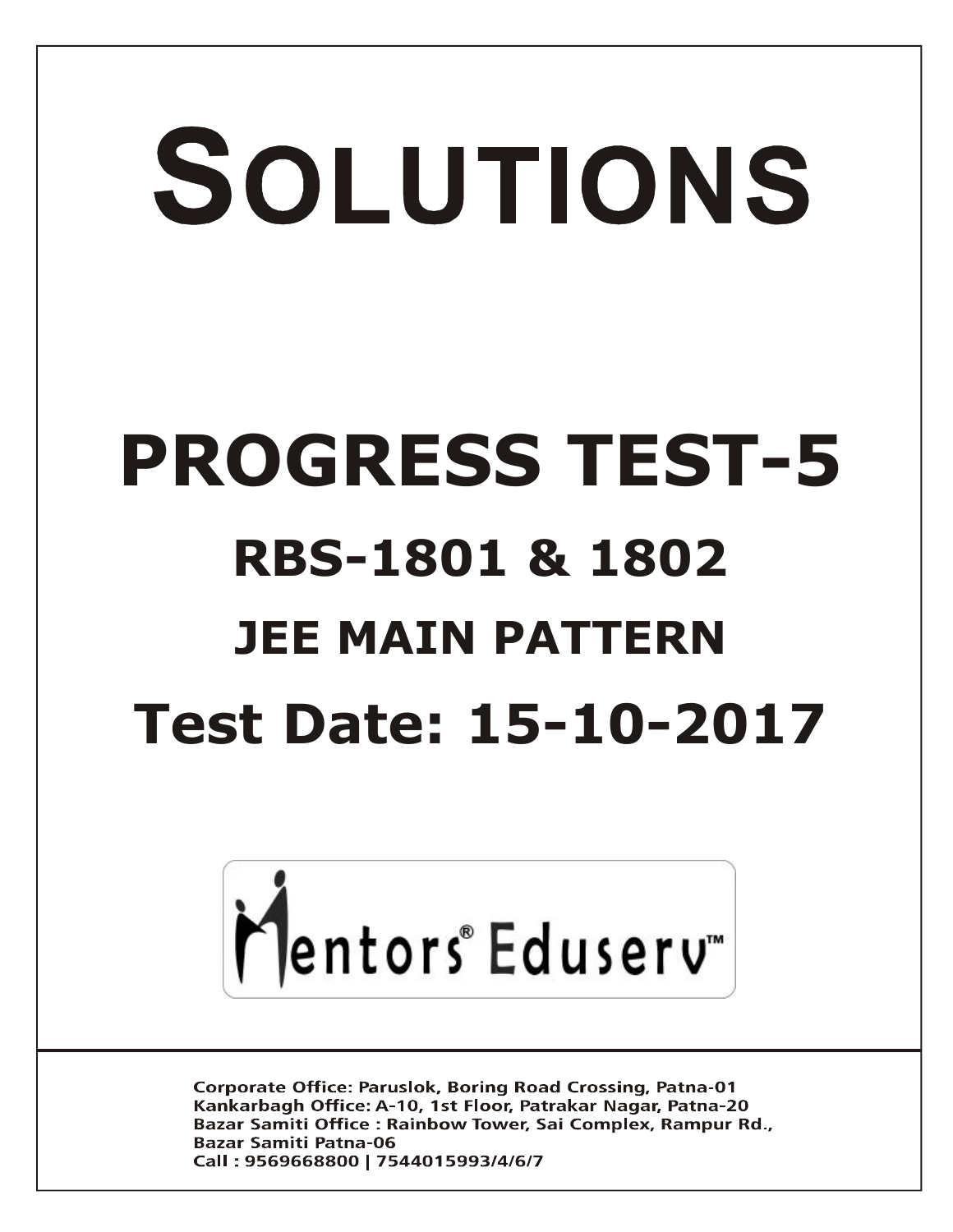Mentors<sup>e</sup> Eduserv<sup>®</sup>

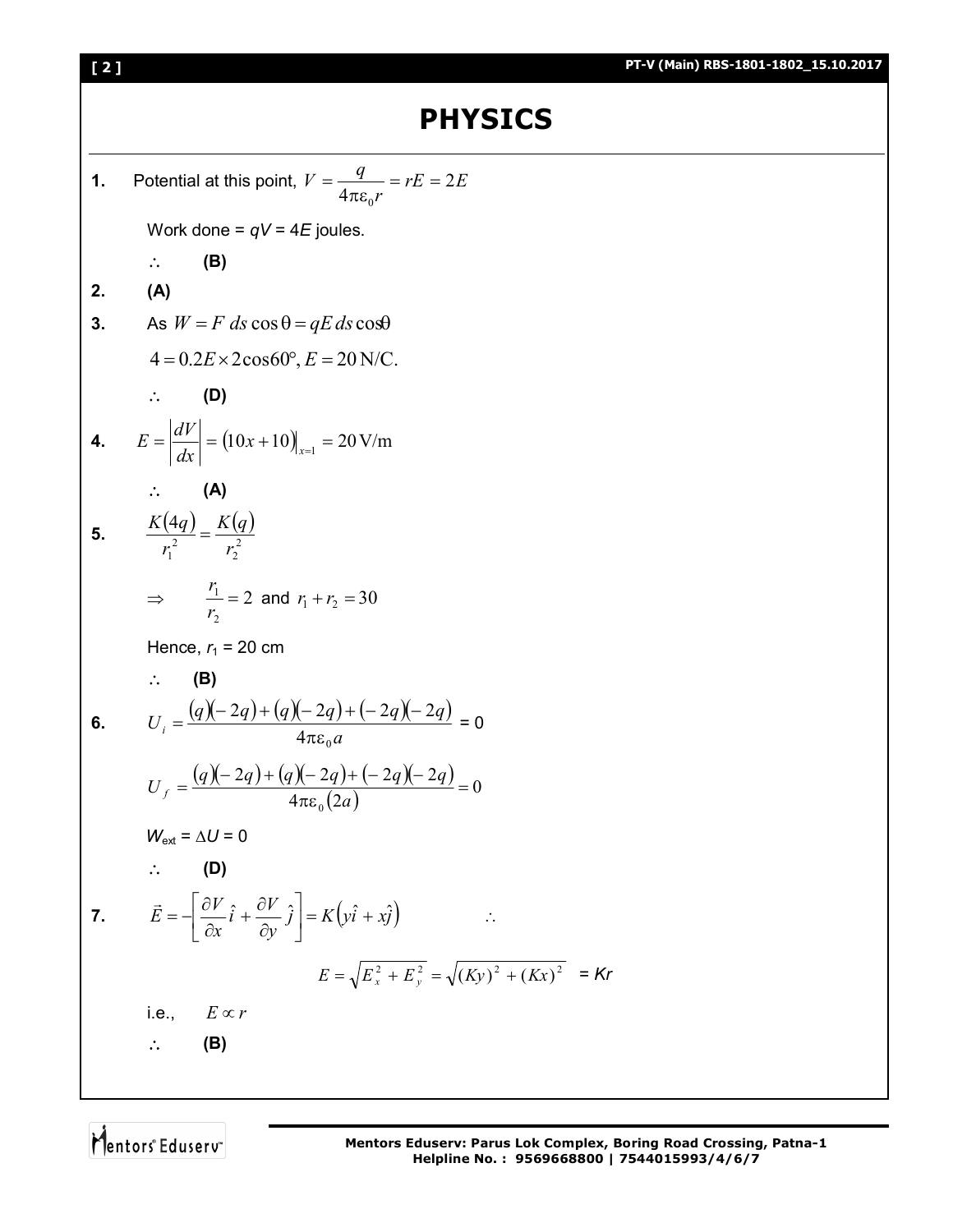## **PT-V (Main) RBS-1801-1802\_15.10.2017 [ 3 ]**

| 8.  | For coherent source $I_{max} = 4I$                                                                                                                                    |
|-----|-----------------------------------------------------------------------------------------------------------------------------------------------------------------------|
|     | for incoherent source $I = I_1 + I_2 = 2I$                                                                                                                            |
|     | $\therefore$ Ratio = 2                                                                                                                                                |
|     | $\therefore$ (B)                                                                                                                                                      |
|     | <b>9.</b> $\omega = \frac{\lambda D}{d}, \omega' = \frac{\lambda D/2}{2d} = \frac{\omega}{4}$                                                                         |
|     | $\therefore$ (C)                                                                                                                                                      |
|     | 10. $(D)$                                                                                                                                                             |
|     | 11. $(C)$                                                                                                                                                             |
|     | <b>12.</b> $n_1 \frac{D\lambda_1}{d} = n_2 \frac{D\lambda_2}{d} \Rightarrow n_1 \lambda_1 = n_2 \lambda_2 \Rightarrow n_2 = \frac{n_1 \lambda_1}{\lambda} \approx 84$ |
|     | $\therefore$ (D)                                                                                                                                                      |
|     | <b>13.</b> Velocity of image = $v_0 - 2v_m = 0$                                                                                                                       |
|     | $2A\omega\cos\omega t = -2A\omega\cos\left(\omega t - \frac{\pi}{3}\right) \implies t = \frac{2\pi}{30}$                                                              |
|     | $\therefore$ (D)                                                                                                                                                      |
|     | <b>14.</b> $I = 4I_0 \cos^2{\frac{\phi}{2}} \implies 2I_0 = 4I_0 \cos^2{\frac{\phi}{2}}$                                                                              |
|     | $\Rightarrow \cos \frac{\phi}{2} = \frac{1}{\sqrt{2}}$                                                                                                                |
|     | $\Rightarrow \qquad \phi = 2 \times \frac{\pi}{4} = \frac{\pi}{2}$                                                                                                    |
|     | Path difference $\Delta x = \frac{\lambda}{2\pi} \times \phi = \frac{\lambda}{2\pi} \frac{\pi}{2} = \frac{\lambda}{4}$                                                |
|     | $\Rightarrow$ $(\mu - 1)t = \frac{\lambda}{4}$ or $0.5t = \frac{\lambda}{4}$ $\Rightarrow$ $t_{\min} = \frac{\lambda}{2}$                                             |
|     | $\therefore$ (C)                                                                                                                                                      |
| 15. | For refraction at spherical surface $\frac{\mu}{\nu} - \frac{1}{\infty} = \frac{\mu - 1}{R} \Rightarrow \nu = \frac{\mu}{\mu - 1}R = 3R$                              |
|     | (B)                                                                                                                                                                   |

**Mentors Eduserv: Parus Lok Complex, Boring Road Crossing, Patna-1 Helpline No. : 9569668800 | 7544015993/4/6/7**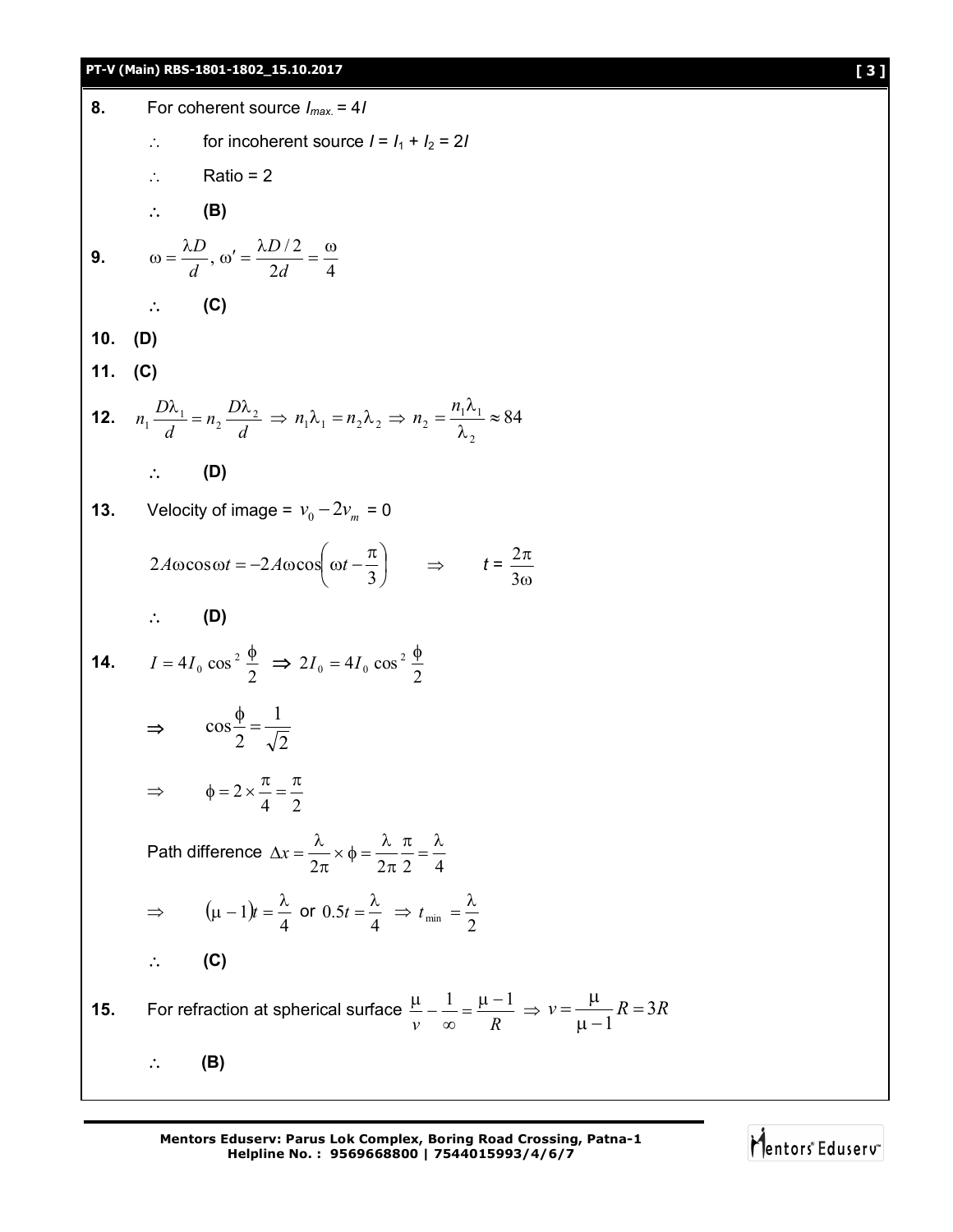**16.**  $\frac{d|\vec{v}|}{d}$ dt  $\overline{a}$ is the tangential acceleration. **(D) 17.** Initial velocity of boy with respect to bus =  $10 \text{ ms}^{-1}$ acceleration of boy with respect to bus =  $-1$  ms<sup>-2</sup>  $s = ut + \frac{1}{2}at^2$  $48 = 10t - \frac{1}{2}t^2$  $t^2 - 20t + 96 = 0$  s  $t^2 - 12t - 8t + 96 = 0$  $(t-8)(t-12) = 0$  $t = 8s$  and 12s  $\therefore$  (A) **18.**  $t = \frac{w}{v \sin \theta}$  $\Rightarrow$  10 =  $\frac{25}{5 \sin \theta}$  $\sin \theta = \frac{1}{2} \Rightarrow \theta = 30^{\circ}$  $\therefore \alpha = 180^\circ - \theta = 150^\circ$  **(A) 19.** Horizontal component of velocity of *A* is 10 cos 60° or 5 m/s which is equal to the velocity of *B* in horizontal direction. They will collide at *C* if time of flight of both the particles are equal i.e. Bus Boy  $u=10$  ms<sup>-1</sup>  $a = 1$  ms<sup>-2</sup> 48 *m*  $\theta$  $\alpha$ *v w*=25m

$$
t_{A} = t_{B}
$$
\n
$$
\frac{2u\sin\theta}{g} = \sqrt{\frac{2h}{g}} \quad \left(h = \frac{1}{2}gt_{B}^{2}\right)
$$
\n
$$
\text{or} \qquad h = \frac{2u^{2}\sin^{2}\theta}{g}
$$
\n
$$
\frac{2(10)^{2}\left(\frac{\sqrt{3}}{2}\right)^{2}}{10} = 15 \text{ m}
$$
\n
$$
\therefore \qquad \textbf{(C)}
$$
\n
$$
\vec{r} = 4\sin 2\pi t \hat{i} + 4\cos 2\pi t \hat{j}
$$
\n
$$
x = 4\sin 2\pi t
$$

Mentors<sup>e</sup> Eduserv<sup>®</sup>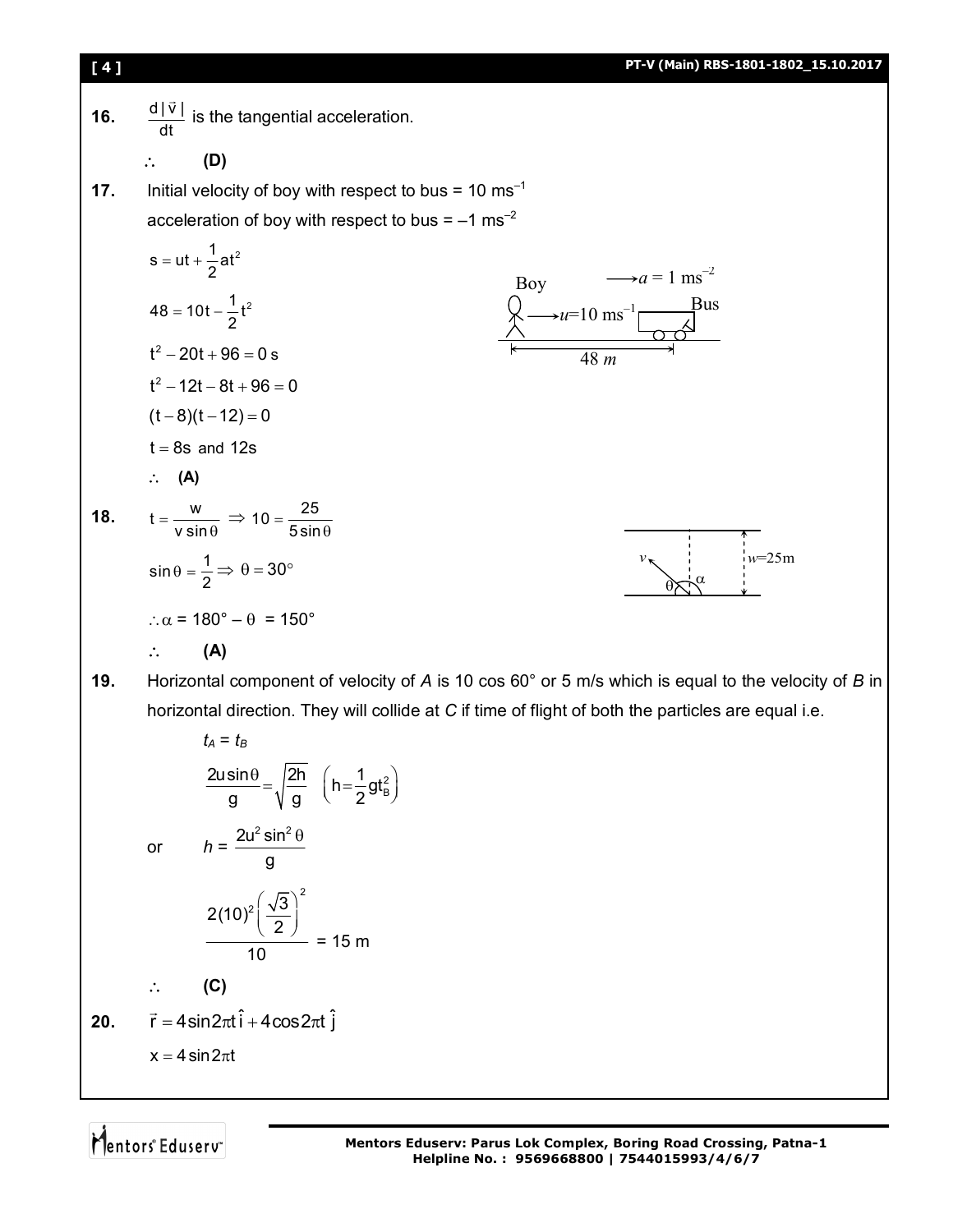$y = 4 \cos 2\pi t$  $x^{2} + y^{2} = 16 \sin^{2} 2\pi + 16 \cos^{2} 2\pi t$  $x^2 + y^2 = 16$  $\therefore$  (C) **21.**  $\frac{V_{\rm T} + V_{\rm B}}{2} = \frac{3}{0.5} = 6$  $\frac{+V_B}{2} = \frac{3}{0.5} = 6$  or  $V_T + V_B = 12$  ms<sup>-1</sup> **(A) 22. (A)**  $\vec{a} = 6\hat{i} - 8\hat{j}$  $\rightarrow$  $\therefore$  a<sub>r</sub> = 8 and a<sub>t</sub> = 6  $r\omega^2 = 8$  and  $r\alpha = 6$ **23. (B) 24. (B) 25. (C) 26.**  $a = \frac{mg - \mu mg}{2m}$  $=\frac{mg - \mu mg}{2} = 0.4 \text{ g m/s}^2$  **(B) 27.** Reading reduces when the lift starts accelerating downwards and then original value is restored as lift moves with constant velocity. Apparent weight =  $m(g \pm a)$ , where *a* is acceleration of lift.  $\therefore$  (C) **28.**  $f = 0.4 \times 2 \times 10 = 8N$  $F - 8 = 6 \times 1.5$  $F = 17N$  **(A) 29.** Friction is static so  $a = 0$  m/s<sup>2</sup>,  $f = T \cos 60 = 40 \cos 60 = 20$  N **(C) 30.**  $T_1 = \frac{mg}{\cos \theta}$ ,  $T_2$  =  $mg$  cos  $\theta$  $1 -$  200 $^2$ 2  $\frac{T_1}{T_2}$  = sec<sup>2</sup>  $\theta$  = 2 T,  $=$  sec<sup>2</sup> $\theta = 2$  **(B)** 6 kg  $\downarrow \longrightarrow$  F *f*  $\rightarrow a = 1.5$  ms<sup>-2</sup>

> **Mentors Eduserv: Parus Lok Complex, Boring Road Crossing, Patna-1 Helpline No. : 9569668800 | 7544015993/4/6/7**

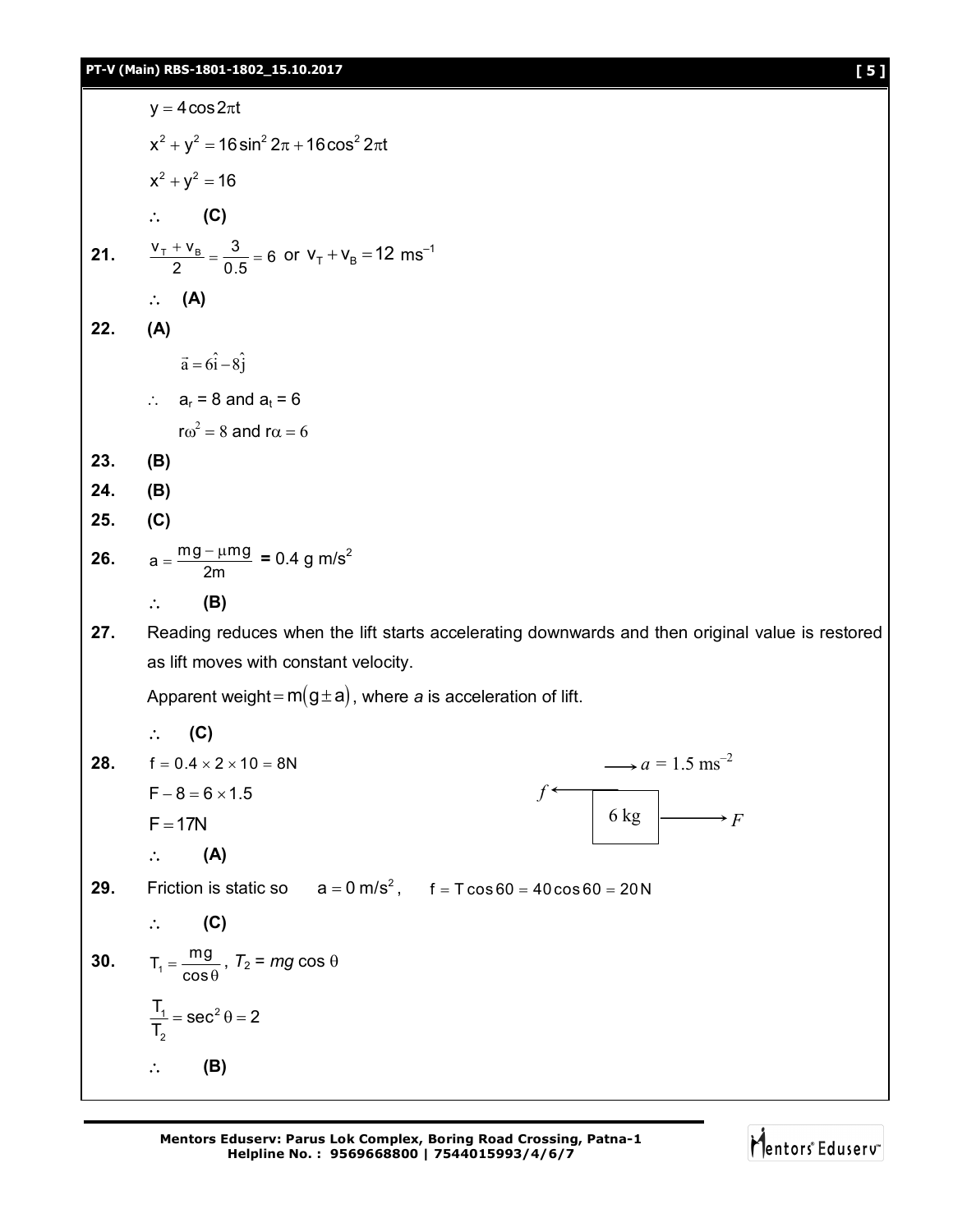| [6] | PT-V (MAIN) RBS-1801-1802_15.10.2017                                                                           |
|-----|----------------------------------------------------------------------------------------------------------------|
|     | <b>CHEMISTRY</b>                                                                                               |
| 31. | (A)                                                                                                            |
|     | Output of $CO2$ per hour = 44 g = 22.4 litre at S.T.P.                                                         |
|     | Reduction of CO <sub>2</sub> per hour = $550 \times 60$ mL = 33 L                                              |
|     |                                                                                                                |
|     | Fraction of time the converter has to be operated = $\frac{CO_2}{CO_2}$ putput rate = $\frac{22.4}{33}$ = 0.68 |
| 32. | (A)                                                                                                            |
|     | Gas with higher critical temperature and higher inversion temperature can be easily liquefied.                 |
| 33. | (B)                                                                                                            |
|     | Volume of $H_2 =$ Volume of Cylinder                                                                           |
|     | $= 0.025 \times 1 = 0.025$ m <sup>3</sup> = 25 L                                                               |
|     | $PV = \frac{W}{m}RT$                                                                                           |
|     | $1 \times 25 = \frac{W}{2} \times 0.082 \times 300$                                                            |
|     | $W_{H_2} = 2.032 g$                                                                                            |
|     | Reaction: $Fe(s) + 2HCl(aq.) \longrightarrow FeCl2(aq.) + H2$<br>56g<br>2g                                     |
|     | Mass of Pure Iron = $\frac{56}{2}$ × 2.032 = 56.896g                                                           |
|     | % Purity = $\frac{\text{Mass of pure iron}}{\text{Mass of Impure iron}} \times 100$                            |
|     | $=\frac{56.896}{75} \times 100 = 75.86$                                                                        |
| 34. | (D)                                                                                                            |
|     | Mass of $H_2SO_4 = \frac{50 \times 1.3 \times 40}{100} = 26g$                                                  |
|     | $Zn + H_2SO_4 \longrightarrow ZnSO_4 + H_2$                                                                    |
|     | 22.4L at STP<br>Reaction: 1mol 1mol                                                                            |
|     | 98g                                                                                                            |
|     | Volume of H <sub>2</sub> produced = $\frac{22.4}{98} \times 26 = 5.94$ L                                       |

Mentors<sup>e</sup> Eduserv<sup>-</sup>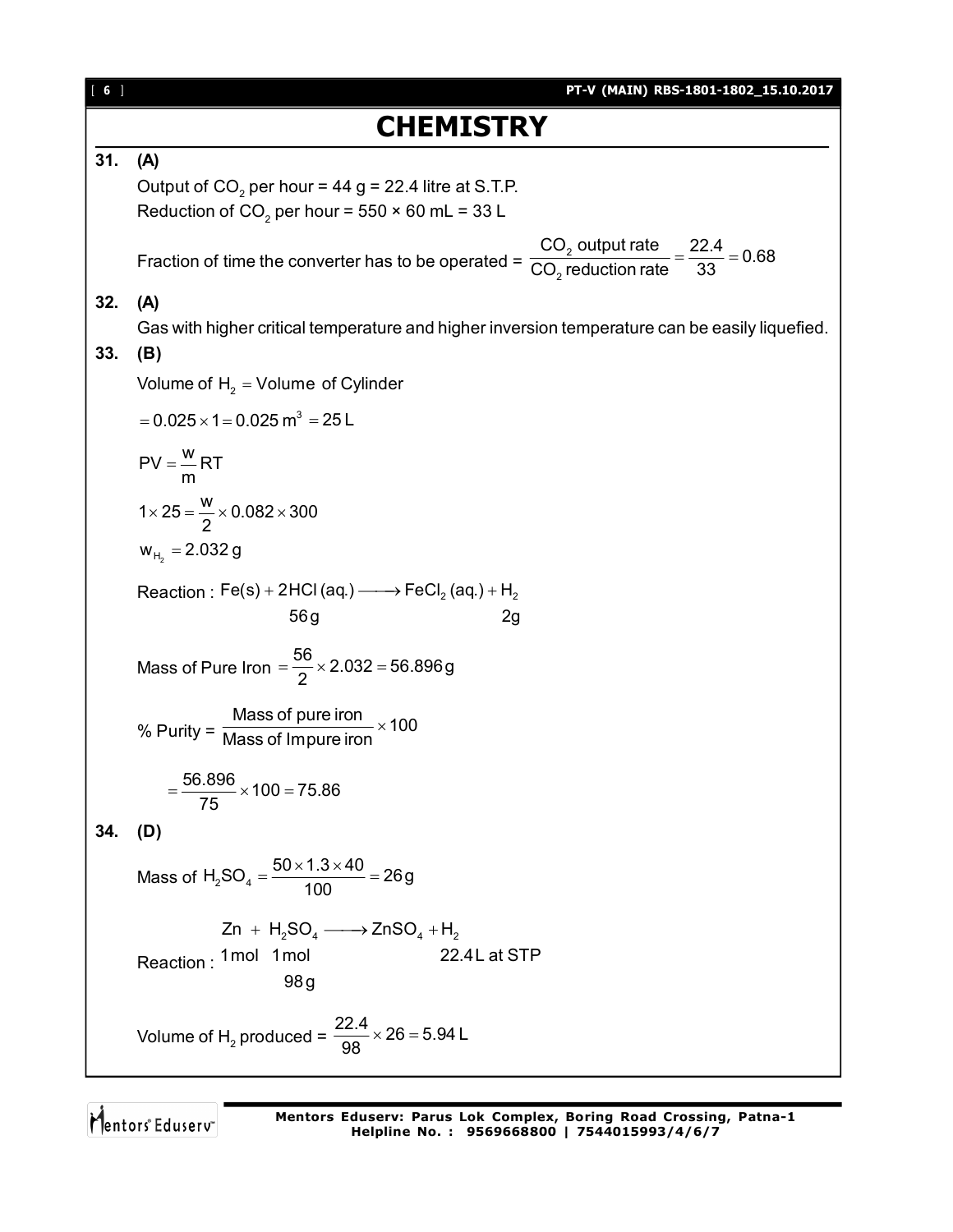### **PT-V (MAIN) RBS-1801-1802\_15.10.2017** [ **7** ]

**35. (B) 36. (A)** Number of equivalents of KMnO $_{\scriptscriptstyle 4}$  = Number of equivalents of FeSO $_{\scriptscriptstyle 4}$ + Number of equivalents of  $\mathsf{FeC}_2\mathrm{O}_4$  $x \times 5 = 1 \times 1 + 1 \times 3 = 4$  $x = \frac{4}{5}$ 5  $=$ **37. (A) 38. (C)** In  $\rm N_2H_4$ , O.S. of N is –2. There is total loss of ten moles of e<sup>–</sup>, each N atom is losing 5 mole e<sup>–</sup> , therefore, the O.S. of nitrogen changes from –2 to + 3. The O.S. of nitrogen in compound Y is  $+3$ . **39. (D)**  $\text{Fe}^{2+} + \text{MnO}_4^- \longrightarrow \text{Fe}^{3+} + \text{Mn}^{2+}$  $n_{Fe^{2+}} \times 1 = 1 \times 5$  $Fe^{2+} + Cr_2O_7^{2-} \longrightarrow Fe^{3+} + Cr^{3+}$  $n_{Fe^{2+}} \times 1 = 1 \times 6$ Since 5:6 **40. (D)**  $T_C = \frac{8a}{27Bb} = 303$  $=\frac{3a}{27Rb}$  = 303 P<sub>C</sub> =  $\frac{1}{27b^2}$  $P_C = \frac{a}{2} = 73$ 27b  $=\frac{a}{2} = 7$  $\frac{c}{c}$   $=$  8a  $\frac{27b^2}{c}$ C  $\rm T_{C}$  8a 27b<sup>2</sup> 303  $\frac{1_C}{P_C} = \frac{8a}{27Rb} \cdot \frac{27b^2}{a} = \frac{303}{73}$   $\Rightarrow \frac{8b}{R} = \frac{303}{73}$ R 73  $=$  $b = \frac{303}{72} \times \frac{0.0821}{2}$  $=\frac{388}{73} \times \frac{3.8821}{8}$  = 0.0426 **41. (A)** Phenol and Alcohol are functional group isomer of each other **42. (C)**  $B.L\alpha - \frac{1}{2}$ B.O  $\alpha$ as delocalisation of  $\gtrsim$  C  $\leq$  bond increases B.O decreases B.L, increases Delocalisation of  $\sum C$  =  $C \left\{ \begin{array}{c} \propto \alpha \end{array} \right.$  -hydrogen

Mentors<sup>®</sup> Eduserv<sup>®</sup>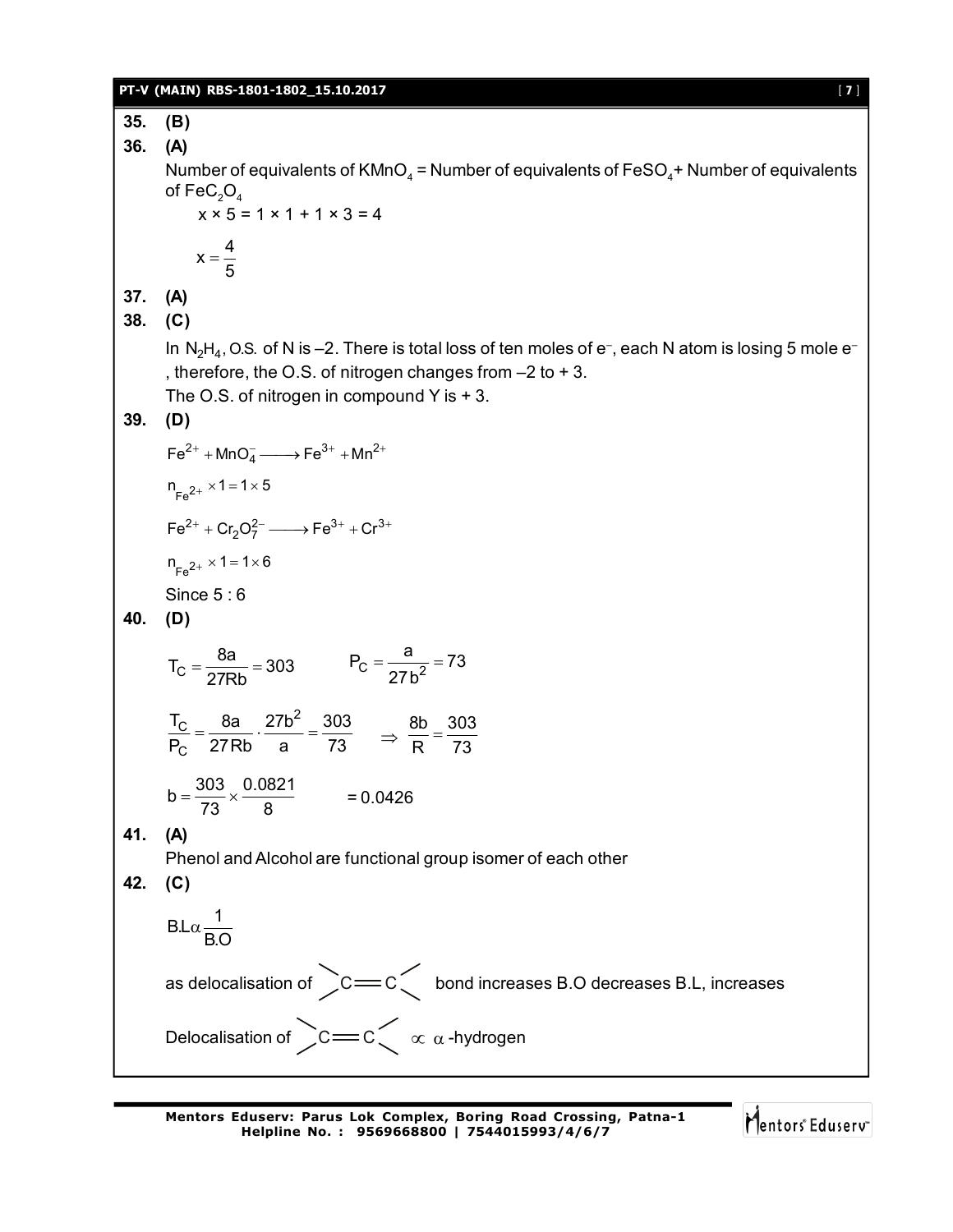

Mentors Eduserv

**Mentors Eduserv: Parus Lok Complex, Boring Road Crossing, Patna-1 Helpline No. : 9569668800 | 7544015993/4/6/7**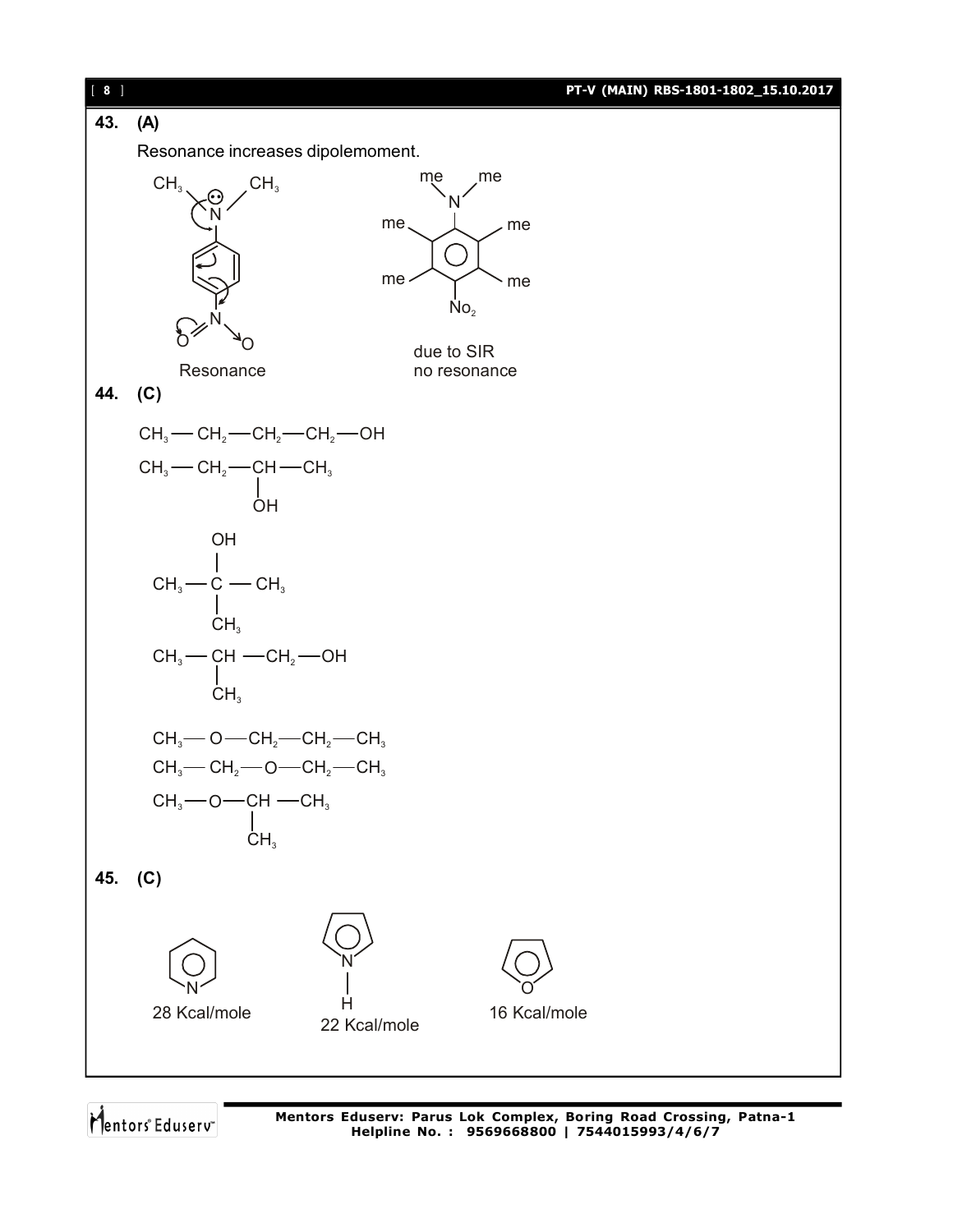### **PT-V (MAIN) RBS-1801-1802\_15.10.2017** [ **9** ]



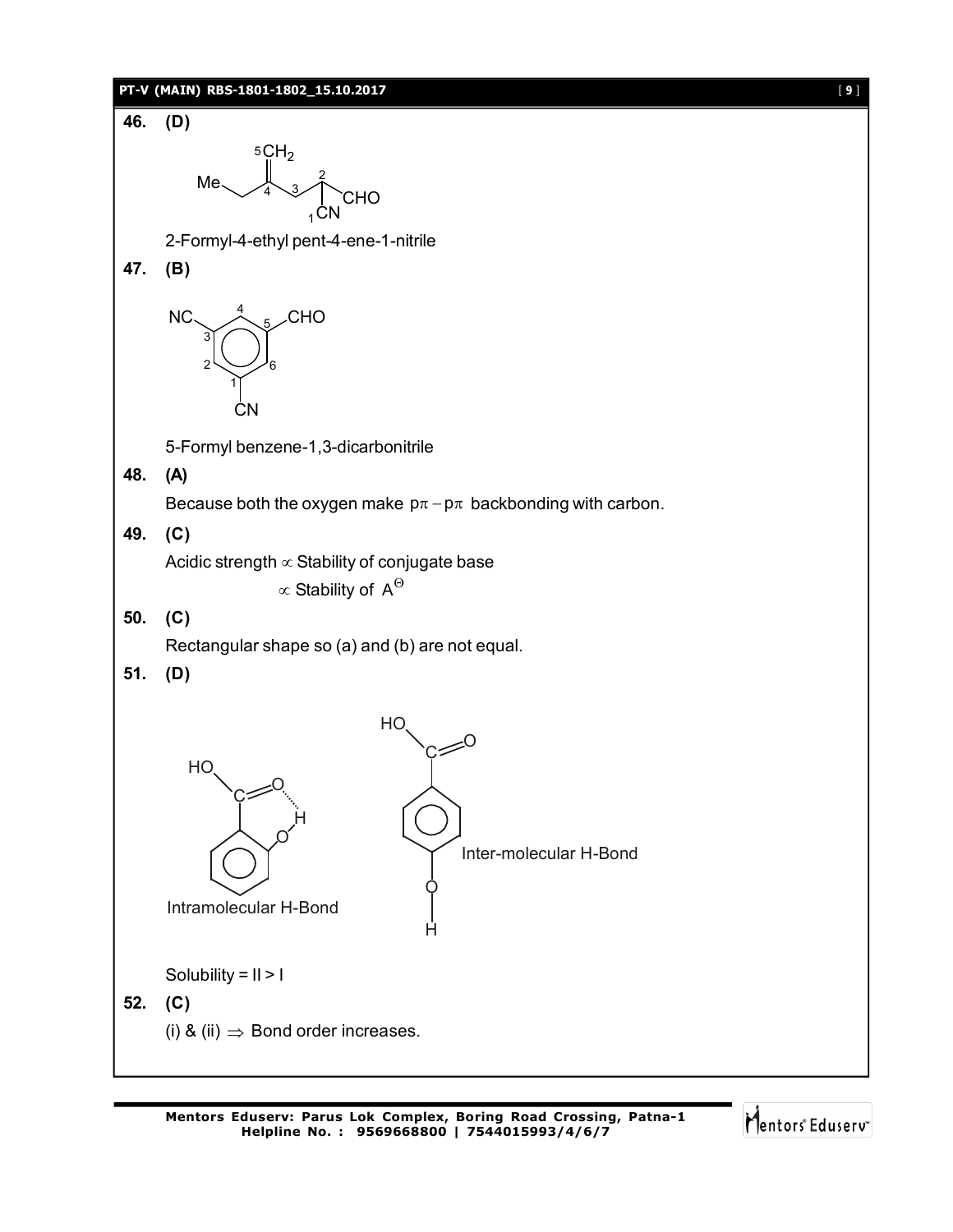

Mentors Eduserv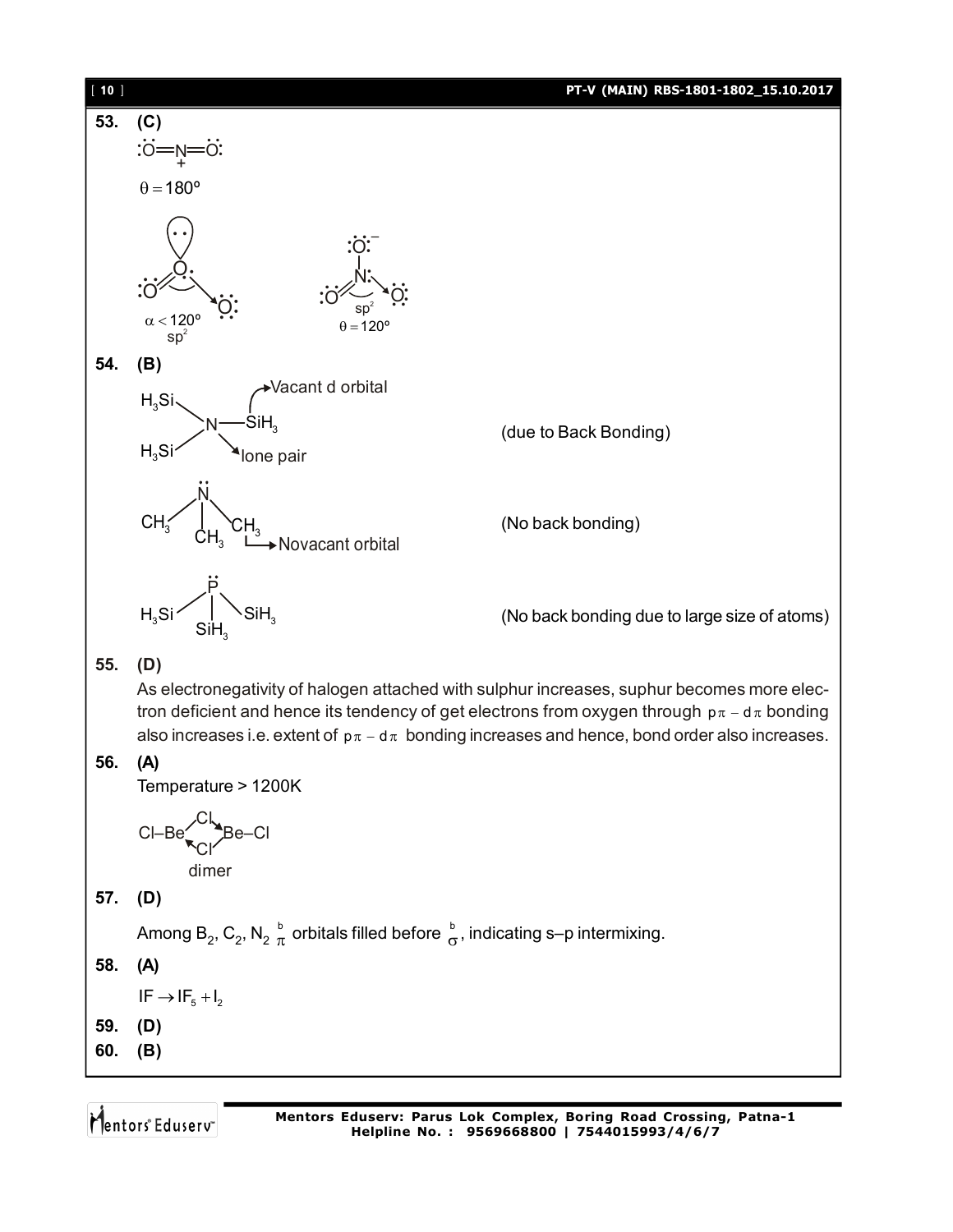### **PT-V (MAIN) RBS-1801-1802\_15.10.2017** [ **11** ]

# **MATHEMATICS 61. (B)**  $e^x =$ **62. (D)**  $f(x) = \frac{\pi}{2} + \cot^{-1}\{-x\}; f(x) \leftarrow \left(\frac{3\pi}{4}, \right)$ 2  $($   $)$ ,  $($   $)$   $($   $)$  $=\frac{\pi}{2}+\cot^{-1}\{-x\};$   $f(x) \leftarrow \left(\frac{3\pi}{4}, \pi\right)$ **63. (A)**  $b^2 - 3b + 10 = 8$   $b = 1, 2$ **64. (C)** 2  $\lim_{x\to 0} \frac{\cos^2 x - 1}{x^2 (x + 1) \cos x} = -1$  $\rightarrow$ <sup>0</sup> x<sup>2</sup> (x + 1)cos x  $\frac{-1}{-} = -1$  $\ddot{}$ **65. (A)** In  $y = \frac{\ln 11}{x \to \frac{\pi}{2}}$  $\lim \frac{\ln \cos x}{x} = 0$  $\rightarrow \frac{\pi}{2}$  Sec x  $=$ **66. (C)**  $\lim_{x\to 0} \frac{a \sin bx}{x \cos x}$  $e^{x\rightarrow 0 \quad x \cos x} = e^{ab}$ **67. (A)**  $2\sin y \frac{dy}{dx} = -\csc x \cot x$ ;  $\frac{dy}{dx} = 1$ dx dx  $-2\sin y \frac{dy}{dx} = -\cos ec \times \cot x$ ;  $\frac{dy}{dx} = 1$  $\left( \frac{2}{3} \cos y \right)^2$  =  $\cos \cos \left( \frac{1}{2} \right)$   $\cos \left( \frac{1}{2} \right)$  $2 \sin y \frac{dy^2}{dx^2} + 2 \cos y \left(\frac{dy}{dx}\right)^2 = -\cos{\rm ecc}\cot{x} - \cos{\rm ecc}^3 x$  $dx^2$   $\left( dx \right)$ + 2  $\cos y \left(\frac{dy}{dx}\right)^2 = -\cos \sec x \cot x - c$ **68. (B)**

 $1 = \frac{dx}{dt} + e^{x} \cdot \frac{dx}{dt}$ dy dy  $=\frac{an}{b}+e^x \cdot \frac{a}{b}$ 

Mentors Eduserv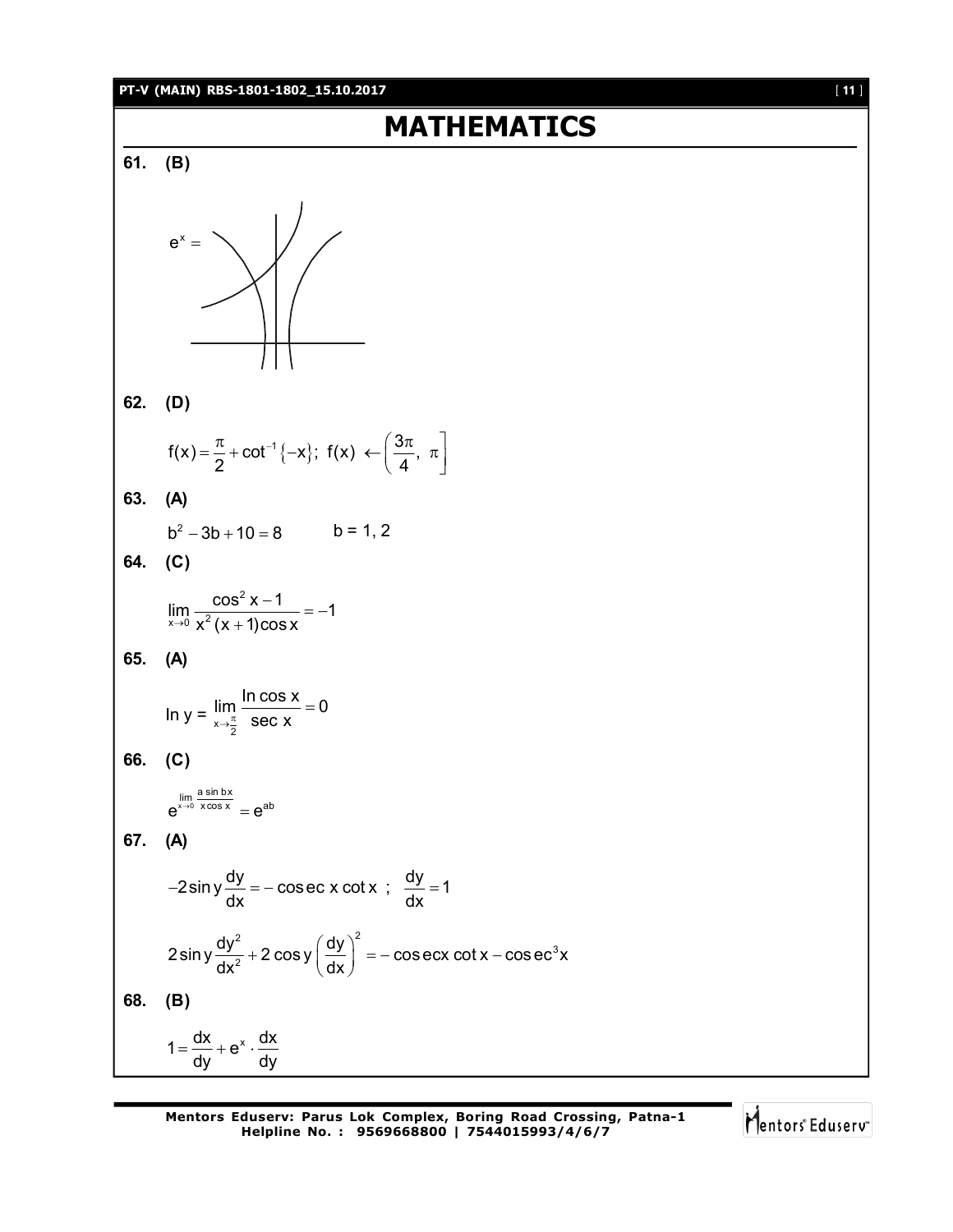[ **12** ] **PT-V (MAIN) RBS-1801-1802\_15.10.2017**  $\int x^2$   $\int x^2 dx$   $\int x(x)^2$  $0 = \frac{d^2x}{dx^2} + e^x \cdot \frac{d^2x}{dx^2} + e^x \frac{dx}{dx}$ dy<sup>2</sup> dy<sup>2</sup> (dy  $=\frac{d^2x}{dy^2}+e^x\cdot\frac{d^2x}{dy^2}+e^x\left(\frac{dx}{dy}\right)^2$ **69. (C)**  $2^2 + 8x + 6$ <sub>dt x=-2</sub>  $g'(-4) = \frac{1}{(2a^2-1)(2a+1)} = \frac{1}{2}$  $(3x^2 + 8x + 6)_{at x=-2}$  2  $-4) = \frac{1}{(2 \cdot 3 \cdot 2 \cdot 2 \cdot 2)} = \frac{1}{4}$  $+8x+6$ **70. (D) Obvious 71. (D)**  $2)$  2hf'(2 h<sup>2</sup>  $2 \lambda$  f(2 h<sup>2</sup>)  $h\rightarrow 0$  $2h f'(2 + h^2)$   $2h f'(2 - h^2)$  $\lim_{h\to 0} \frac{f(2+h^2)}{2h}$   $\frac{f(2-h^2)}{2h}$  $+\frac{h^2}{2}$  +  $\frac{2hf'(2-h)}{f(2-h)}$  $+h^2$ )  $f(2-h)$ **72. (C)**  $h'(x) = f'(2x g(x) + \cos \pi x - 3) \cdot (2g(x) + 2xg(x) - \pi \sin \pi x)$ **73. (A)**  $x \in Q$   $f(x) = x$  $x \notin Q$   $f(1-x) = x$ **74. (A) 75. (C)** 18 y  $\frac{dy}{dx} = 3x^2$ ;  $\frac{dy}{dx} = \frac{x^2}{2}$ dx dx 6y  $=3x^{2}$ ;  $\frac{dy}{dx} = \frac{1}{2}$  $\frac{6y}{x^2} = -1$ ; x  $-\frac{y}{x^2} = -1;$   $x^2 = 6y$ . **76. (B)**  $3x^2 + 12x + a = 0$ ; is equivalent to  $x^2 + 4x + 3 = 0$  a = 9 **77. (B)**  $3x^2 + 2(a + 2)x + 3a \ge 0 \,\forall x \in \mathsf{R}$  $4(a+2)^2 - 4 \times 9a \le 0$ ;  $a^2 + 4a + 4 - 9a \le 0$  $a^2 - 5a + 4 \le 0$   $(a-1)(a-4) \le 0$ 

Mentors Eduserv